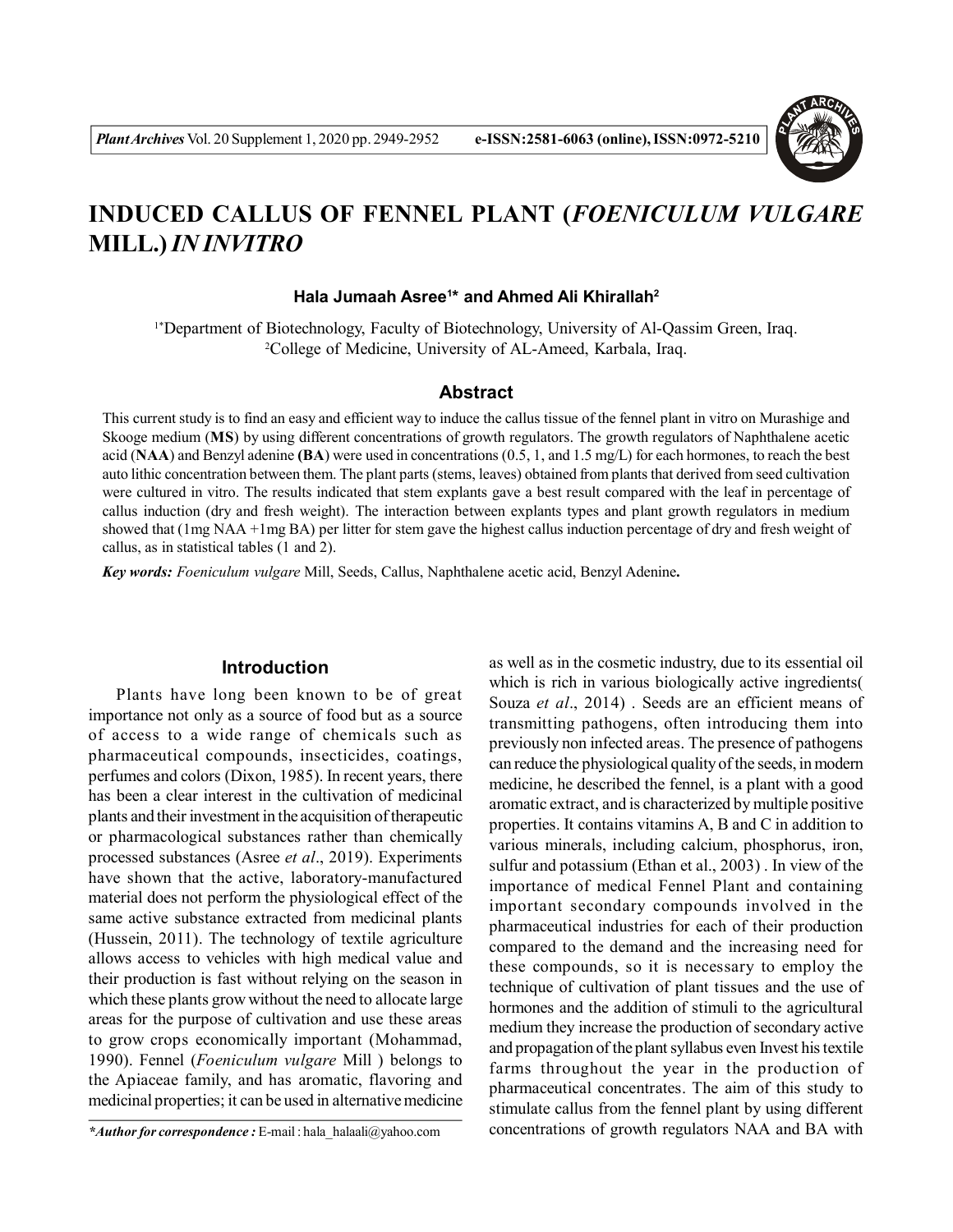different parts of plant (leaf and stem).

## **Materials and Methods**

## **Preparation of solutions and medium:**

Dissolve (50mg) of Naphthalene acetic acid (NAA) in (1ml) of absolute ethyl alcohol to ensure complete solubility and complete the volume to 50ml with the distilled water to become our concentration solution 1 mg/L. While the Benzyl adenine (BA) was obtained by dissolving (50mg ) of BA in (1ml) hydrochloric acid (1N) to ensure melting and complete the volume to (50ml) with distilled water to become our concentration solution of  $(1mg/L).$ 

### **Medium Cultivation of Seeds:**

Use the medium (MS) Murashige and Skoog (Murashige and Skooge, 1962), free of growth regulators by experimenting to cultivate seeds in the medium that prepared from MS medium (4.61g) per liter and sugar additive at (30g/L) and then put on the heater for 5 minutes to ensure complete solubility of sugar and all ingredients. The pH was then adjusted to 5.8 with (1N) NaOH or (1N) HCL and then added  $(7g/L)$  of agar (agar agar) and placed the medium on the preheated until boiling. When the solution became transparent, place the (10 ml) from the medium of each of the sterile agricultural tubes and then put the autoclave in a temperature (121°C) and pressure (15 inch sq/Ib) for 15 minutes. Then got out of the autoclave and became ready to planting.

# **Seed collection and sterilization:**

The seeds of the funnel were collected from the local market of the city of Hilla and was educated in the Faculty of Science/Babylon University. Placed a suitable quantity of seeds in the flask and wash with distilled water three times to get rid of the dust and impurities, then transfer to the chamber of the laminar air flow cabinet and refine it with 15% sodium hypochlorite with stirring for 7 minutes. Wash with distilled water for one minute for three times and sterilize as well with 70% ethyl alcohol for 30 seconds and then rinse with distilled water for one minute at three times to remove ethyl alcohol, then put seeds in a petri dish on sterile filter paper to water removal (Awika and Rooney, 2004).

## **Cultivation of seeds:**

After preparing the MS medium and sterilizing the seeds, three seeds were taken and planted in each tube of the container tubes on (10ml) of MS free medium of growth regulators (Fig. 1) the purpose to obtaining plants free of pathogens, then incubated under (1000 Lux) pear 16 hours lighting and 8 hours darkness daily, at a temperature of 25±2ºC.

#### **The process of induction of callus:**

Plant parts (leaves and stems) were taken from cultivated plants in sterile conditions after 21 days of cultivation. The above plant parts were planted with a length of 0.5-1 cm on the medium of MS (Figs. 2, 3, 4), the technique used to plant tissues for this purpose was to stimulate the callus from its fennel explants add sugar with concentration 30 mg/l and NAA with concentration (0.5, 1, 1.5) mg/l and BA with concentration (0.5, 1, 1.5) mg/l.

#### **Determination of fresh weight:**

The appearance of callus after 15 days of planting the seeds on the medium and after 45 days completed the growth of callus where the weight was calculated for fresh weight of callus in glass tubes and measured the fresh weight by using the sensitive electrical balance after removing the remnants of the medium on callus by washing with distilled water.

## **Determination of dry weight:**

Place fresh callus in Petri dishes, each dish containing 6 pieces of callus tissue for both of NAA and BA combinations and dry weights of the callus were determined after drying in the oven at a temperature of 40ºC for 24 hours.

#### **Statistical analysis:**

The results were analyzed according to the complete random design (C.R.D) through a practical experiment and the extraction of the values of the least significant difference between the workers and the interaction between them for the weights of dry and dry according to the selection of the least significant difference (L.S.D) at the level of probability. 0.05 (AL-Rawi and Khalaf Allah, 2000). The present study was conducted in the plant tissue culture laboratory of the department of

**Table 1:** Shows the fresh weight of the plant parts (stem/ leaves) and the effect of interaction between different concentration BA and NAA.

| <b>Plant</b> part | <b>Plant part</b> | BA   | <b>NAA</b> |
|-------------------|-------------------|------|------------|
| (leave)g          | (Stem)g           | mg/L | mg/L       |
| 0.89              | 1.26              | 0.5  | 0.5        |
| 0.85              | 1.16              |      | 0.5        |
| 0.32              | 0.73              | 1.5  | 0.5        |
| 0.92              | 1.64              | 0.5  |            |
| 1.34              | 2.66              |      |            |
| 0.81              | 1.36              | 1.5  |            |
| 0.77              | 1.47              | 0.5  | 1.5        |
| 0.96              | 1.92              |      | 1.5        |
| 0.53              | 0.87              | 1.5  | 1.5        |
| 0.192             | 0.252             | 0.05 | L.S.D      |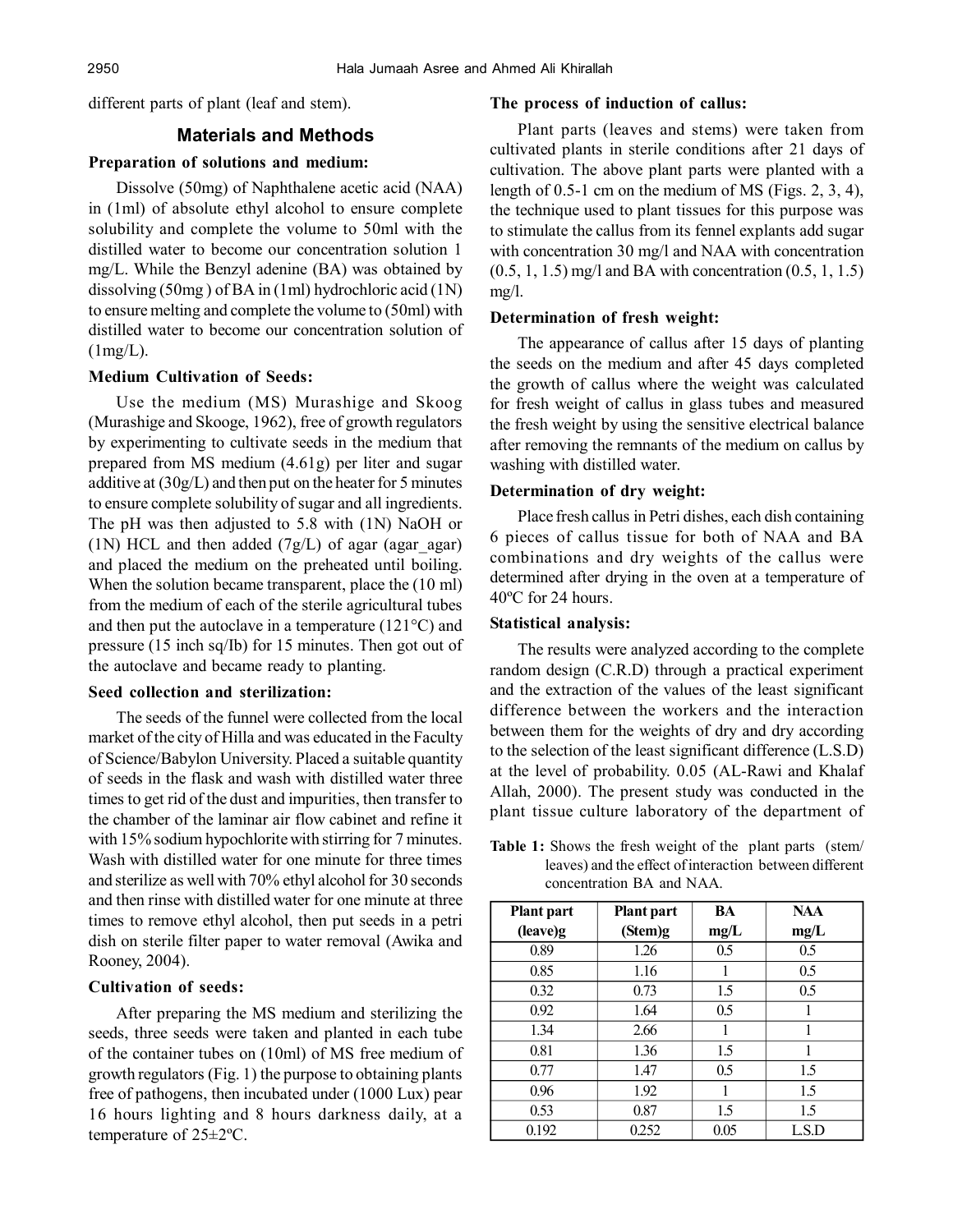**Table 2:** Shows the Dry weight of the plant parts (stem/ leaves) and the effect of interaction between different concentration of BA and NAA.

| Dry weight      | Dry weight   | BA   | <b>NAA</b>  |
|-----------------|--------------|------|-------------|
| <i>of leave</i> | (g) of plant | mg/L | mg/L        |
| 0.103           | 0.119        | 0.5  | 0.5         |
| 0.112           | 0.172        | 1    | 0.5         |
| 0.03            | 0.07         | 1.5  | 0.5         |
| 0.92            | 0.159        | 0.5  |             |
| 0.159           | 0.258        | 1    |             |
| 0.05            | 0.09         | 1.5  |             |
| 0.113           | 0.138        | 0.5  | 1.5         |
| 0.120           | 0.195        | 1    | 1.5         |
| 0.04            | 0.09         | 1.5  | 1.5         |
| 0.0123          | 0.0329       |      | L.S.D(0.05) |



**Fig. 1:** Seeds cultivated on the medium (MS)

Biotechnology / Faculty of Biotechnology – AL-Qasim Green University, for the period 1/10/2019 - 1/12/2019.

## **Results and Discussion**

# **Effect of the interaction between NAA and BA in the fresh and dry weight of fennel callus**

The interaction between the concentrations of the growth regulators NAA and BA has a significant effect on the induction of the callus tissue of the fennel plant to the vegetal parts ( leaf, stem ). The highest weight of fennel (2.66g) was obtained for the explant of the stem while (1.34g) for leaf Concentration with growth regulators (1mg/L) of NAA with (1 mg/L) of BA (Fig. 5). Followed by the combination  $(1.5 \text{ NAA}) + (1 \text{ BA})$ mg/L, with the fresh weight of the callus of the explant of the stem (1.92g) while the fresh weight of the leaf part was (0.96g). The fresh weight of the callus was decreased at  $(0.5 \text{ NAA/L} + 1.5 \text{ BA}) \text{ mg/L}$  at  $(0.73 \text{ g})$  for the stem, while the callus weight of the leaf was (0.32g). It differs significantly from all the coefficients of the



Fig. 2 : plant parts cultivated on the (MS) medium



**Fig.3 :** Stems cultivated on the medium (MS)



**Fig.4 :** Leaves cultivated on the medium (MS)

growth regulators NAA and BA.

In the same vein, dry weights showed different values in the table 2, it was observed that the highest dry weight of the callus stem plant part was  $(0.288)$ g and leaf  $(0.159)$ g